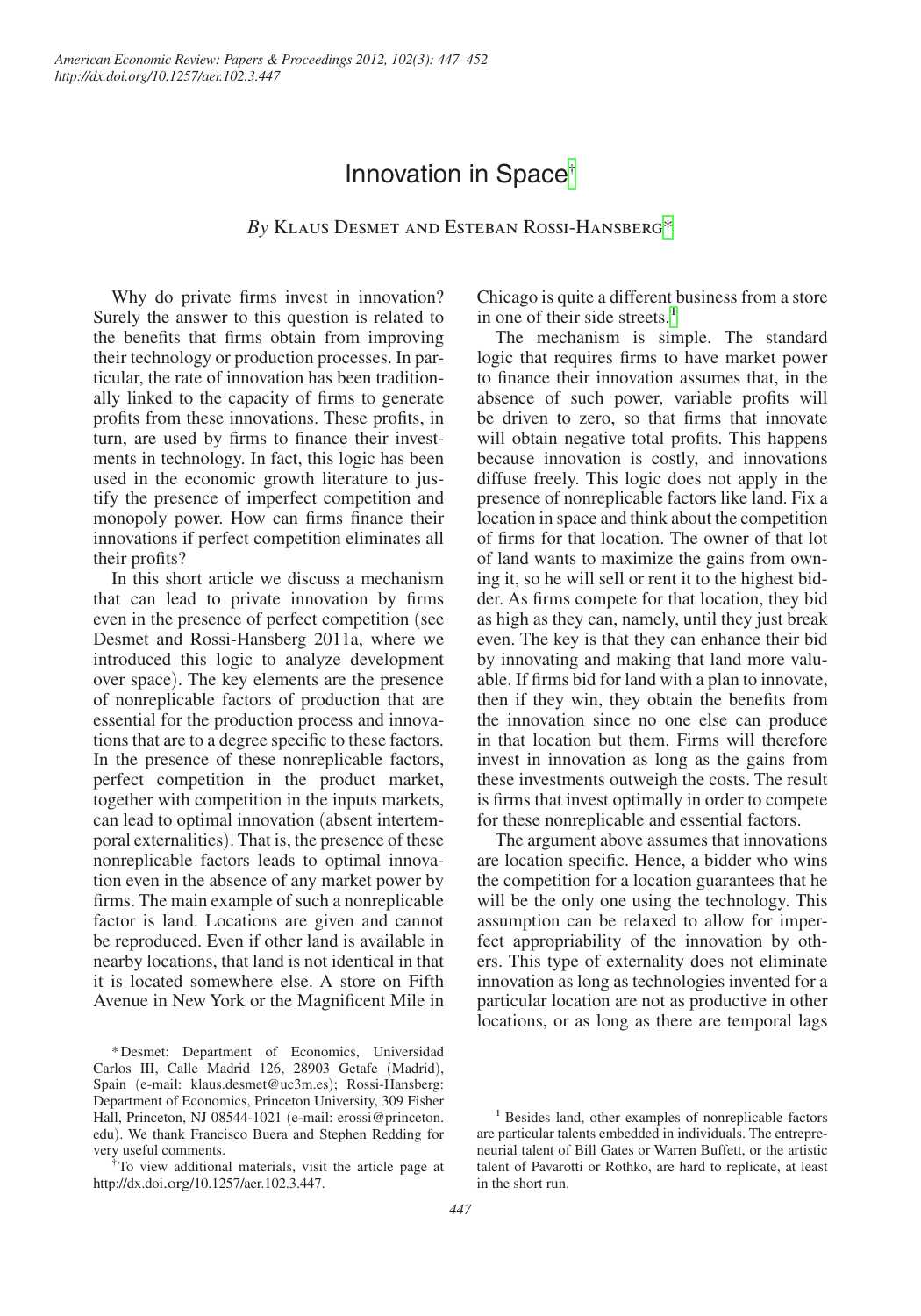<span id="page-1-0"></span>to appropriate them. $2$  In these cases innovation will still be present, although it will, in general, not be optimal due to the externalities.

The argument has at least two important implications. First, when we think about growth through technological innovation in a spatial setup, land owners will appropriate a large fraction (all, if land is the only necessary and nonreplicable factor) of the gains from these innovations, even though they will not, in general, be the generators or promoters of the discoveries. This implies that all profits in excess of the cost of innovation go to land rents, an implication we explore in the empirical section of this article. Second, even though this mechanism does not, of course, prevent the presence of market power, it does imply that, absent externalities, market power is not necessary or desired in order to stimulate innovation. Hence, as in Boldrin and Levine (2004), it implies that the granting of monopoly power through patent policy is undesirable if there are no externalities. The main policy to promote innovation should be based on assigning clear property rights of land, as well as deregulating and eliminating frictions in the market for land and other factors with similar characteristics.

#### **I. A Simple Model of Innovation in Space**

Consider space in a continuum of locations  $\ell \in [0, 1]$  with land density equal to one. Production requires land and labor. Production at location  $\ell$  in some industry  $i$  by any firm is given by a constant-returns-to-scale (CRS) production function  $A_i(\ell)$   $F_i(L_i(\ell), N_i(\ell), \ell)$ , where  $A_i(\ell)$  denotes technology,  $L_i(\ell)$  denotes the amount of land employed and  $N_i(\ell)$  the amount of labor, in industry  $i \in \{1, ..., I\}$  at location  $\ell$ <sup>[3](#page-1-2)</sup>. We assume that  $F_i(\cdot)$  is strictly increasing and strictly concave in land and labor. Note that we also allow for exogenous differences in location quality by introducing the location name,  $\ell$ , as an argument of the production function. Firms are ex ante identical and given CRS the boundary of

the firm is indeterminate. For expositional purposes let  $L_i(\ell) = 1$  all *f*, *i*,  $\ell$ . Land then becomes a fixed factor of production, which determines the boundary of the firm. \_

*N* identical agents live where they work and are endowed with one unit of time which they supply inelastically in the labor market. The income of agents working at location  $\ell$ is given by  $w(\ell) + r$ , where  $w(\ell)$  denotes the location-specific wage and *r* the return to land ownership, which is assumed not to be locationspecific as agents own a diversified portfolio of land. They derive utility according to a utility function  $u({c_i})_{i=1}^I$ , which we assume homothetic, and increasing and strictly concave in each argument. This implies that given a set of prices for goods in all industries,  $\{p_i(\ell)\}_{i=1}^I$ , and the income of agents at location  $\ell$ , there is a well defined set of consumption choices,  ${c_i(\ell)}_{i=1}^I$  all  $\ell \in [0, 1]$  of agents at all locations. Denote by  $\overline{u}(\ell)$  the indirect utility implied by these choices. Agents can move freely in space, which implies that  $\overline{u}(\ell) = \overline{U}$  all  $\ell$ , where  $\overline{U}$  is determined in equilibrium.

We assume free entry of firms that compete for land and labor and decide on their level of technology  $A_i(\ell)$ . Firms face a strictly convex cost of innovation. So a firm that wants to choose a level of technology  $A_i(\ell)$  has to pay  $\phi(A_i(\ell))$  units of output, where  $\phi'(\cdot) > 0$  and  $\phi''(\cdot) > 0$ .

Competition for labor together with free mobility implies that  $w(\ell)$  is determined by  $\overline{u}(\ell) = \overline{U}$  and that the level of wages is such that the firms hire the total amount of labor in the economy,  $\overline{N}$ .

Competition for land at each location implies that land is assigned to the highest bidder. Namely, land rents at location  $\ell$  are given by  $R(\ell) = \max_{i \in \{1, ..., I\}} R_i(\ell)$  where  $R_i(\ell)$  is the highest bid of potential entrant firms at location  $\ell$ .  $R_i(\ell)$  is thus given by

(1) 
$$
R_i(\ell) = \max_{A_i, N_i} p_i(\ell) A_i F_i(1, N_i, \ell)
$$

$$
- w(\ell) N_i - p_i(\ell) \phi(A_i),
$$

since this is the land bid rent that implies that profits at location  $\ell$  are equal to zero,  $\pi_i(\ell) = 0$ . Note that if  $\pi_i(\ell) > 0$  at some location, then there would be an alternative entrant that would be willing to pay a higher rent and sacrifice some of these profits in order to obtain that location to produce.

<span id="page-1-1"></span><sup>2</sup> See Mansfield (1985) and, more recently, the work by Comin, Dmitriev, and Rossi-Hansberg (2011) that shows how particular technologies diffuse slowly over time and

<span id="page-1-2"></span>imperfectly over space. 3 The finite number of industries, together with the continuum of locations, implies that in equilibrium there will be an interval of positive measure specializing in each industry.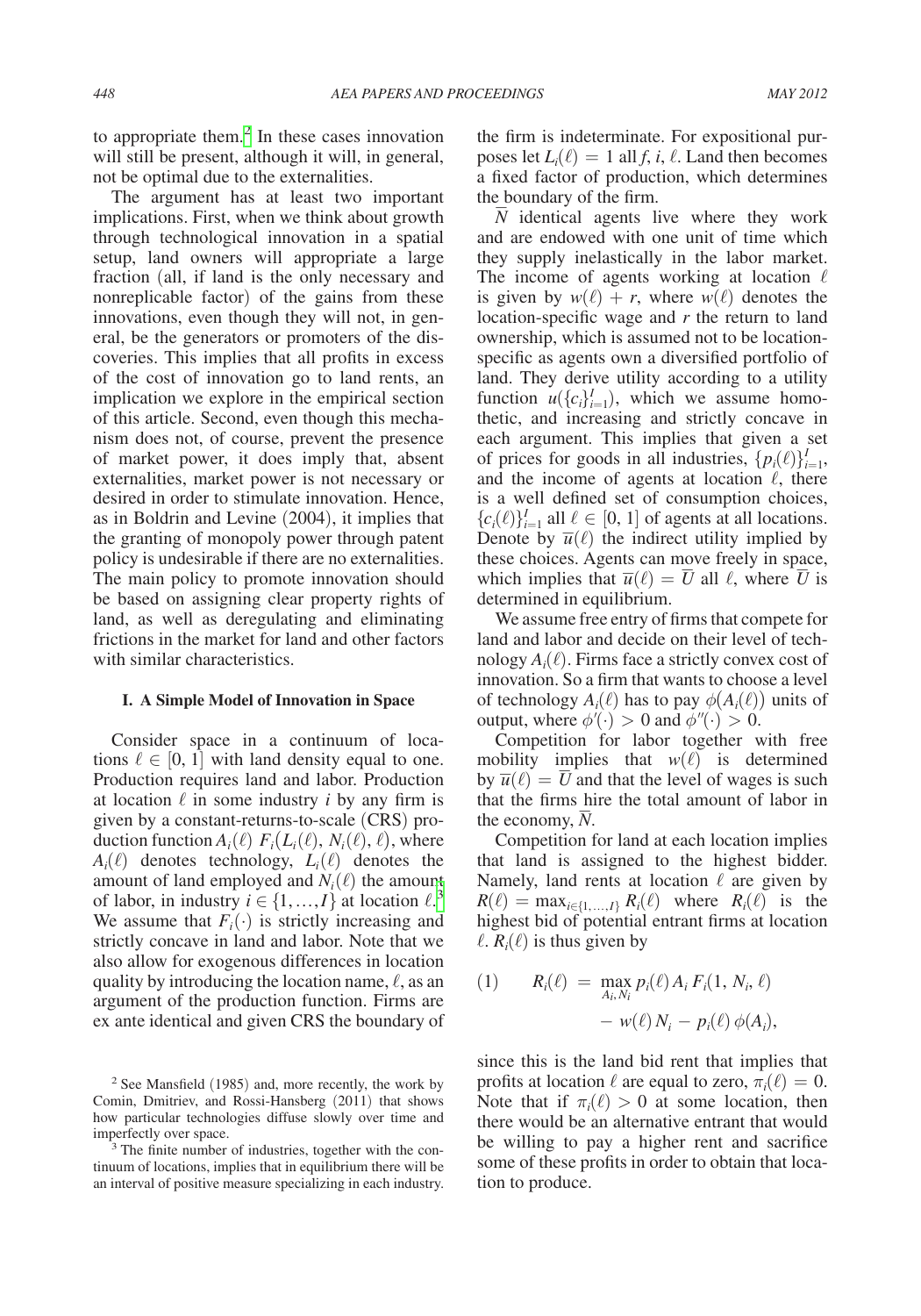The level of technology at location  $\ell$  is therefore implicitly given by the first-order condition<br>with respect to  $A_i$ , namely,<br> $\frac{\partial \phi(A_i(\ell))}{\partial A_i} = F_i(1, N_i(\ell), \ell)$ ,<br>where  $N_i(\ell)$  denotes the optimal amount of labor with respect to  $A_i$ , namely,

$$
\frac{\partial \phi(A_i(\ell))}{\partial A_i} = F_i(1, N_i(\ell), \ell),
$$

where  $N_i(\ell)$  denotes the optimal amount of labor<br>used at location  $\ell$ , given implicitly by<br> $\frac{\partial A_i(\ell) F_i(1, N_i(\ell), \ell)}{\partial N_i} = \frac{w(\ell)}{p_i(\ell)}$ .<br>Firms at a given location  $\ell$  compete for land used at location  $\ell$ , given implicitly by

$$
\frac{\partial A_i(\ell) F_i(1, N_i(\ell), \ell)}{\partial N_i} = \frac{w(\ell)}{p_i(\ell)}.
$$

Firms at a given location  $\ell$  compete for land anticipating the price of their product and the wage. They decide given these prices their level of technology and employment. The firm that wins the bid at a given location gets to produce there. This is essential. Since technology is location specific, firms know that at a given location only one producer will win the competition for land, and so they will not be undercut by some other producer in the same location leading to losses as in the standard theory.

Of course, although land is nonreplicable within locations, it is replicable across locations. This implies that while individual firms face decreasing returns to scale, the industry as a whole is constant returns to scale. $<sup>4</sup>$  $<sup>4</sup>$  $<sup>4</sup>$  That is, the</sup> industry expands along the extensive, rather than along the intensive, margin. As a result, in equilibrium price equals marginal cost, which in turn equals average cost, since it includes expanding both land and labor at land prices that include the gains and costs of innovation. The increasing marginal cost faced by an individual firm puts a bound on its size, ensuring a perfectly competitive market structure.

If land was not an input in production, price would be equal to the marginal cost, given  $A_i(\ell)$ , and so firms would make a loss equal to their investment in technology. Hence, their decision would be not to invest. This is the classic result in this literature that absent market power firms do not have incentives to invest. With land markets, the price of land that firms are willing to pay for a location takes into account the benefits and costs of localized innovation. Hence, even though in equilibrium prices will be equal to marginal cost, properly adjusted by transport

costs, they will make zero profits because the rent they pay for land already was discounted by the cost of innovation and augmented by the benefits.

To find an equilibrium in this economy we just need to clear labor and goods markets. We assume that goods are costly to transport. Transporting an industry-*i* good from  $r$  to  $\ell$ implies that only  $e^{-\tau_i|r-\ell|}$  units of the good arrive in  $\ell$ , where  $\tau_i \geq 0$  all *i*. No arbitrage then implies that if location  $r$  exports the good to location  $\ell$ ,

$$
p_i(r) = e^{-\tau_i|r-\ell|} p_i(\ell).
$$

As in Rossi-Hansberg (2005), define  $H_i(\ell)$  as the stock of excess supply in industry *i* at loca-

tion 
$$
\ell
$$
. Then, by definition,  $H_i(0) = 0$  and  
\n(1) 
$$
\frac{\partial H_i(\ell)}{\partial \ell} = A_i(\ell) F_i(1, N_i(\ell), \ell) - \phi(A_i(\ell)) - c_i(\ell) N(\ell) - \tau_i |H_i(\ell)|,
$$

where  $N(\ell) = \sum_{i=1}^{I} N_i(\ell)$ . Goods market clearing is then guaranteed by  $H_i(1) = 0$  all *i*. Equilibrium in the labor market is guaranteed by  $\int_0^{\overline{1}} N(\ell) d\ell = \overline{N}$ , and the diversified ownership  $\int_0^1 N(\ell) \, d\ell = N$ , and the diversified own<br>of land implies that  $r = \int_0^1 (R_i(\ell)/N) \, d\ell$ .

We can also study the problem of the planner that maximizes the utility of the representative agent in this economy. The planner chooses  ${c_i(\ell), N_i(\ell), A_i(\ell)}_{i=1}^I$  so as to maximize

(3) max 
$$
\int_0^1 u\Big(\{c_i(\ell)\}_{i=1}^I\Big) N(\ell) d\ell
$$
  
s.t  $H_i(1) \ge 0$  all  $i$ ,
$$
\int_0^1 N(\ell) d\ell = \overline{N}.
$$

Proposition 1: *In equilibrium the level of technological innovation is efficient.*

### Proof:

Note that  $A_i(\ell)$  only enters condition (2). Furthermore, the planner wants to relax the first constraint in (3) as much as possible, which is achieved by maximizing  $\partial H_i(\ell)/\partial \ell$ for any  ${c_i(\ell)}_{i=1}^I$ . Hence the planner chooses  $A_i(\ell)$  so as to maximize  $\partial H_i(\ell)/\partial \ell$  which yields

<span id="page-2-0"></span><sup>4</sup> This is similar to the discussion in Hellwig and Irmen (2001).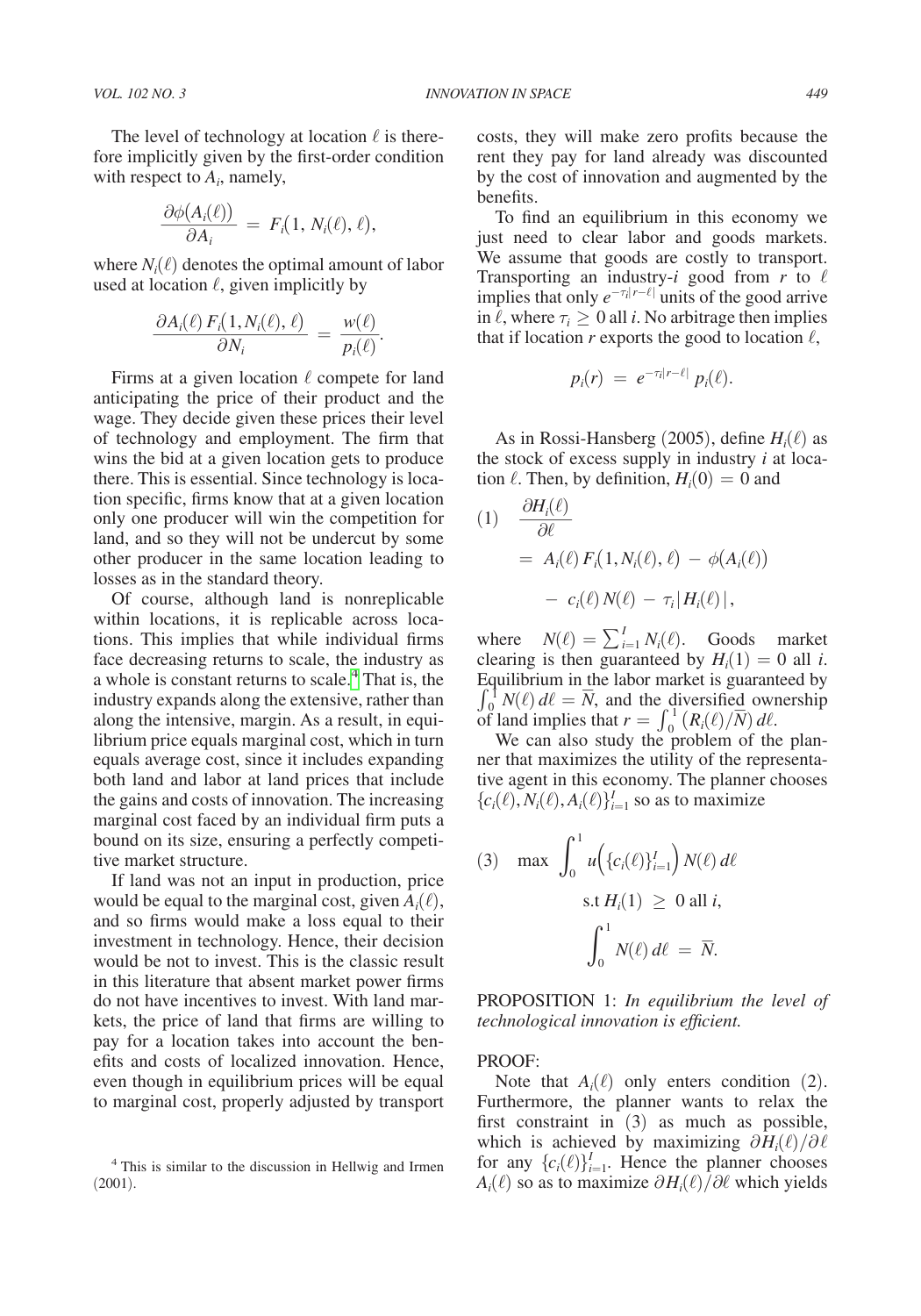<span id="page-3-0"></span> $\partial \phi(A_i^*(\ell))/\partial A_i = F_i(1, N_i^*(\ell), \ell)$ , where  $N_i^*(\ell)$ is the optimal amount of labor in industry  $i$  at location  $\ell$ . Since there are no frictions in the labor market,  $N_i^*(\ell) = N_i(\ell)$ . Hence,  $A_i^*(\ell) = A_i(\ell).$ 

The conclusion that innovation in an economy where land is an essential input in production is optimal is subject to some caveats. The main is that we have derived this implication in an economy without externalities. The presence of dynamic externalities *within* locations would not affect the conclusion as long as firms can write long term land use contracts with land owners or directly buy the land from them. This would imply that they will maximize the present discounted value of profits in that location and therefore will innovate optimally even if some alternative firm could access the same technology in that location in the future. The reason is that they have secured the land, thereby preventing the entry of other firms in that location. In the absence of these long term contracts or land purchases, this type of dynamic externalities will imply that investment will maximize only the land rents over the time horizon over which contracts can be effectively signed and enforced.

As we show in Desmet and Rossi-Hansberg (2011a), the presence of dynamic externalities *across* locations again implies that now firms will only invest so as to maximize the rents over the period that it takes other firms to adopt that technology. If, for example, inventions today are diffused over space next period, firms will invest so as to maximize only current rents. This implies that investment will in general be suboptimal. However, even in this case, as long as diffusion is not instantaneous, innovation will be positive, since firms still need to maximize their bids for land today. If, in contrast, externalities *across* locations occur immediately, innovation will still be positive only as long as the innovations are not as well suited when used in other locations.

#### **II. Empirical Implications**

The theory says that land rents are bid up until a firm's profits, net of the cost of innovation, are zero. The cost of innovation can then be computed as the difference between total output and total payments to factors of production including land. In this section, we use this theory to calculate a back-of-the-envelope measure of the cost of innovation at the level of US metropolitan areas (MSAs). To determine whether this gives us a reasonable estimate of the cost of innovation, we investigate whether it is increasing and convex in the level of productivity across MSAs.

In the theoretical model labor and land are the only factors of production; in the empirical exercise we also allow for capital. According to the theory, the cost of innovation in MSA *m* should be:

$$
(4) p(m)\phi(A(m))
$$

$$
p(m)\phi(A(m))
$$
  
= 
$$
\frac{p(m)A(m)}{L(m)} F(L(m), N(m), K(m))
$$
  

$$
- w(m)\frac{N(m)}{L(m)} - q(m)\frac{K(m)}{L(m)} - R(m),
$$

where  $K(m)$  is the stock of capital,  $q(m)$  denotes the rental price of capital, and the other variables have already been defined. Consistent with the theory that innovation is localized, the above expression assumes that the cost of innovation is paid per unit of land.

To see the logic of this exercise, it is key to understand the nature of innovation. If innovation were to take the form of buying intermediate inputs, or if innovation were to be done by a firm's employees, then the cost of innovation would already be included in the difference between total output and total payments to factors of production. In that case, the cost of innovation, as measured in (4) above, would be zero and, thus, have no relation with the level of technology. This would be a simple consequence of the accounting identity that requires the value of output to be equal to the value of factor payments. However, if it is the owner of the firm who innovates, the increased productivity would show up as higher profits, without affecting factor payments. If, then, part of the profits were to go to the owner as compensation for his efforts, with the remainder going to land rents, then the cost of innovation, as measured in (4), should be positive, and increasing and convex in the level of technology.

Clarifying further, it is not necessary that all (or even any) innovation is done by the owner, but any other type of innovation would yield no relation between the cost of innovation, as measured in (4), and the level of technology. This implies that we may very well find no relation, but if we do, it should be positive and convex.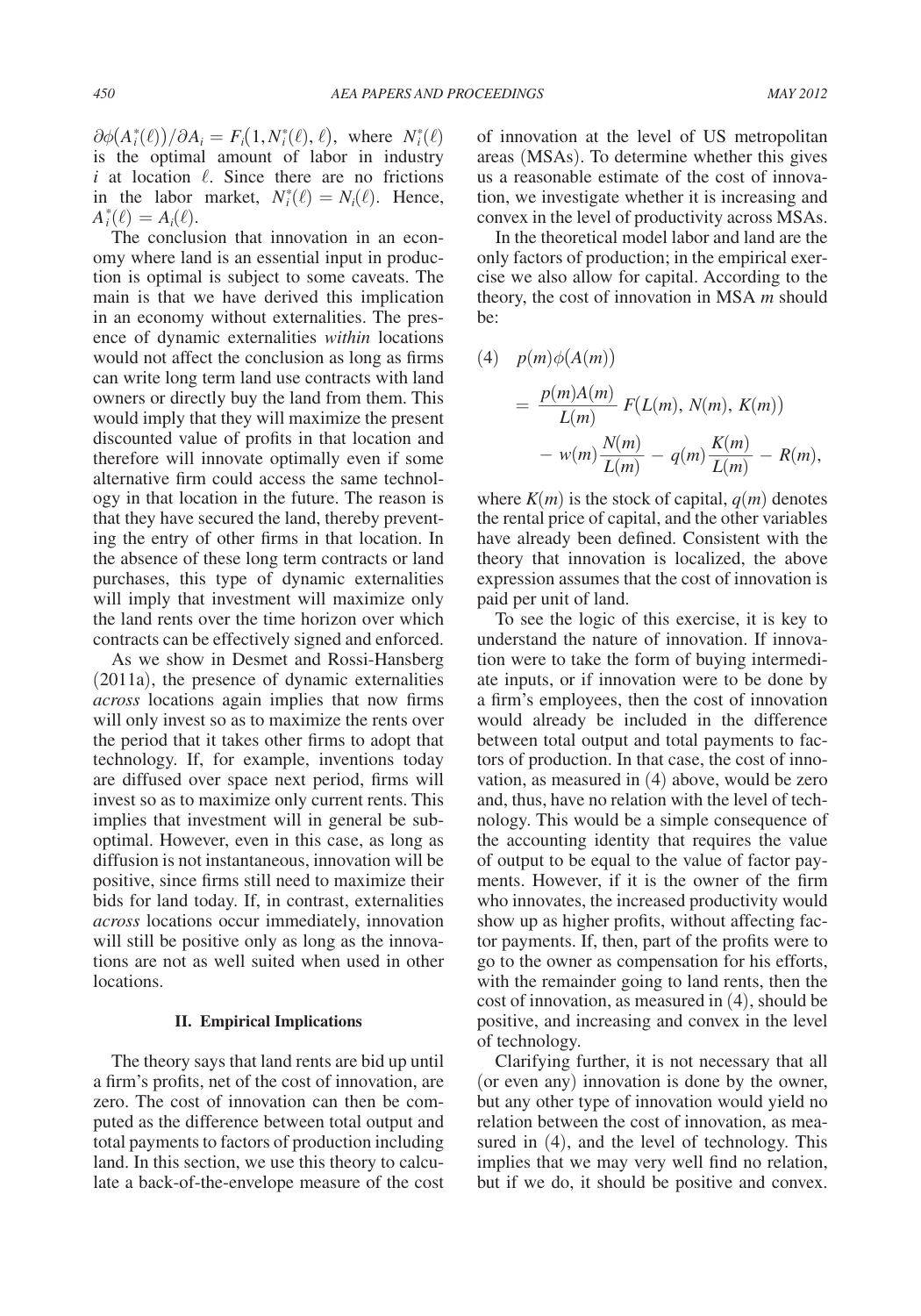Given the focus on local innovation, our ex ante hypothesis is that firm owners will be responsible for at least part of the productivity gains. What we have in mind is the local bank improving client relations, the local coffee shop making the decor more attractive, the music hall adjusting to the local community's taste, etc. In those examples, we are not talking about buying blueprints in the marketplace or inventing new products, but rather about local entrepreneurs and business owners improving local productivity.

We use data on 229 metropolitan statistical areas (MSAs) for the years 2005–2008. Output is measured as GDP. Payments to labor are taken to be the product of the number of jobs and the average wage per job. Payments to capital and land are computed as the user cost times the value of the capital stock and the land stock, which is measured as the sum of the value of nonresidential capital (including the land on which it is located) and the value of the housing stock.<sup>[5](#page-4-0)</sup> The productivity level of an MSA is measured as TFP and is computed using data on out-put, the capital stock, and hours worked.<sup>[6](#page-4-1)</sup> Once we have estimates for the different variables, we compute the cost of innovation as a residual, following equation  $(4)$ .<sup>[7](#page-4-2)</sup> As for the data sources, data on output, jobs, wages, and nonresidential capital come from the Bureau of Economic Analysis; data on the housing stock come from the American Community Survey; and data on

<span id="page-4-0"></span>5 The value of nonresidential capital at the MSA level is proxied by allocating sectoral nonresidential capital stock data at the US level (from the National Economic Accounts from the BEA) to the different MSAs as a function of their sectoral weights (see Desmet and Rossi-Hansberg, 2011b, for more details). When doing so, we distinguish between the nonresidential capital stock excluding structures and nonresidential structures. In order to add the value of land to that of nonresidential structures, we use information on the average cost of land in the cost of housing across 50 MSAs from Davis and Palumbo (2008). The value of the housing stock is the sum of the value of owner-occupied houses and the value of rental properties from the American Community Survey. The user cost of capital, *r*, is set equal to 0.04 and reflects the sum of the interest rate and the depreciation, which are taken to be common across all MSAs.<br><sup>6</sup> In particular, productivity is obtained by dividing output

<span id="page-4-1"></span>by the capital stock to the  $\theta$  and hours worked to the  $1 - \theta$ , where  $\theta = 0.33$ .

<span id="page-4-2"></span>Since both the level of technology and the cost of innovation are measured as residuals, measurement errors might generate a mechanical relation between the two. However, nothing suggests it should be increasing and convex.



Figure 1. Innovation Cost and Level of Technology

*Notes:* The round markers indicate the levels of technology and the costs of innovation in 229 MSAs in years 2005–2009. The curves represent the predicted values (and the 95 percent confidence intervals) from the kernel regression. The crossed markers indicate the levels of technology and the costs of innovation in 29 MSAs over the period 2005–2009. They correspond to the robustness check where we use MSA-level information on the cost of land in the cost of housing.

hours worked come from the Current Population Survey.

The main curve in Figure 1 depicts the result of a kernel regression of the cost of innovation on the level of technology (using an Epanechnikov kernel with 0.5 bandwidth). The lighter curves represent the 95 percent confidence interval, and the round markers show the actual data. As predicted by the theory, the relation in the data is increasing and convex. This suggests that the difference between total output and total payments to factors of production is indeed related to the cost of innovation. We view this as evidence that the competition for land takes into account the local cost of innovation. That is, land prices are bid up until profits, net of innovation costs, are zero.

In this benchmark exercise we estimated the value of the land on which nonresidential structures are located by using information on the *average* share of land in the value of housing across MSAs, rather than the *individual* shares at the level of MSAs. We did so in order not to lose too many observations, since using data for individual MSAs would have reduced our sample from more than 225 MSAs to fewer than 50 (Davis and Palumbo 2008). Still, it seems key